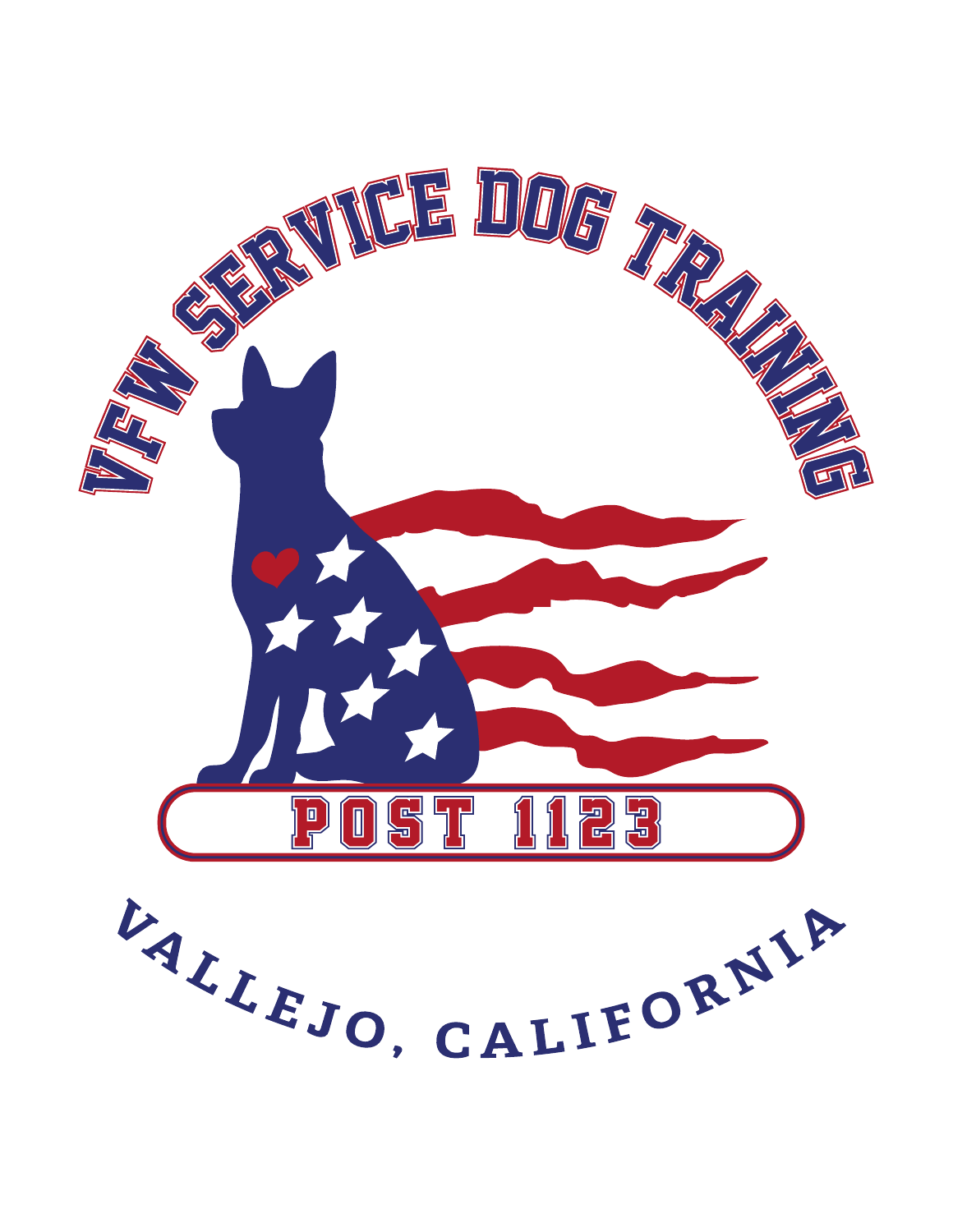

## **VALLEJO VFW POST 1123 TRAINING TEAM CONTACTS**

**ADMINISTRATOR** Jim Knight | 707-334-1955 vallejovfwpost1123@gmail.com

**ASSISTANT ADMINISTRATOR** Wilfred J Alexander | 707-342-9618

**DIRECTOR Bruce Riecke | 530.529.4433** bariecke@gmail.com

**TRAINER** Jenna Waite | 530.229.4087 Jennask9academy@gmail.com

> **VISIT US AT** www.vfw1123.org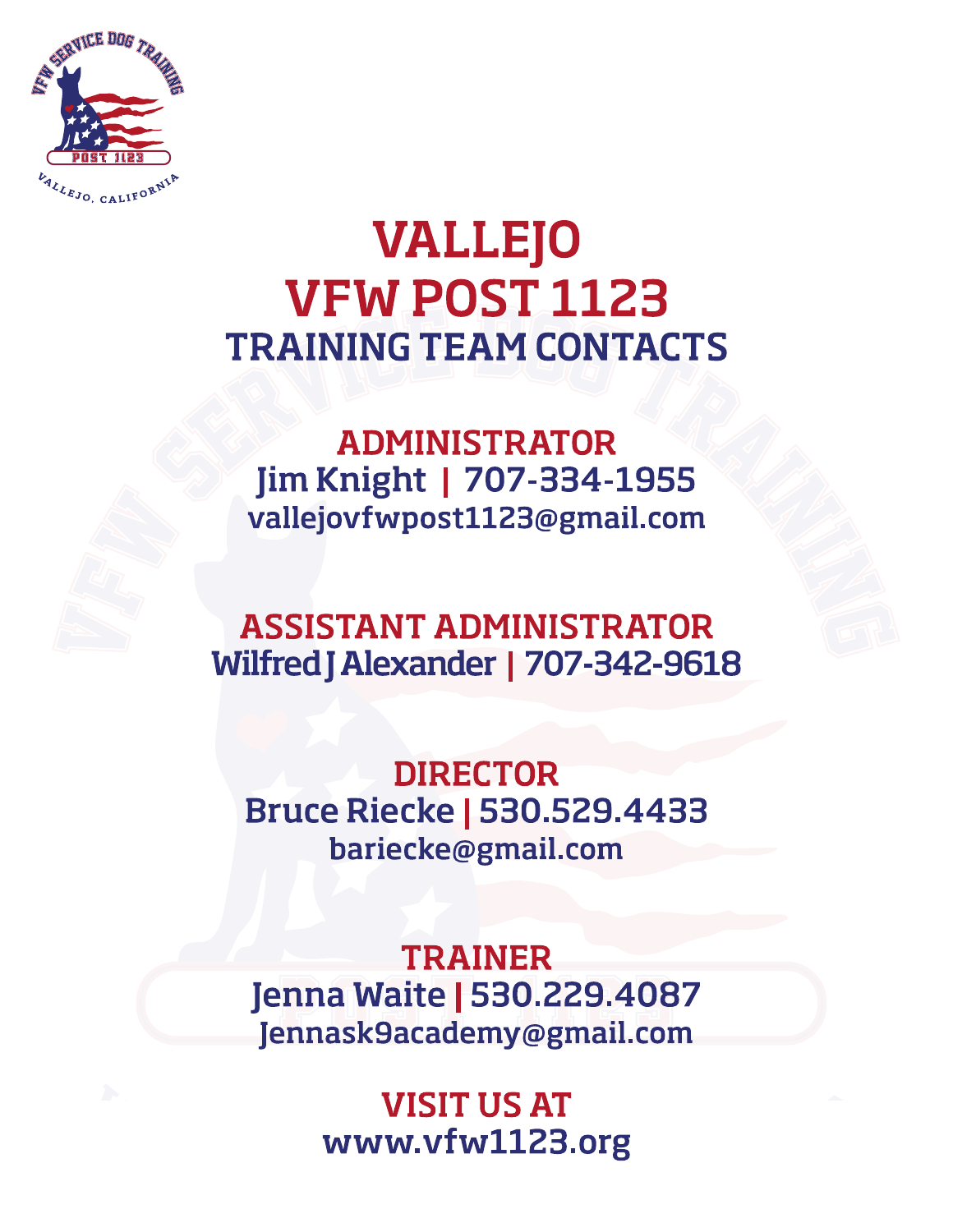

### **VFW K9 Service Dog Training Program Veteran Requirements to Participate**

- 1. Must have served in a foreign country in a combat role.
- 2. Must bring in a copy of your DD-214
- 3. Must provide a disability rating for PTSD, or a prescription from their medical provider for a need of a service dog.
- 4. Currently be, or become, a VFW member for at least one year.
- 5. Must bring a signed Waiver of Liability and participants Questionnaire forms.
- 6. K9 current shot records of veteran's personal dog.
- 7. Agree to follow training topic instructions when conducting K9 training at home.
- 8. Agree to train no less than two times daily (10-15min.) on commands learned in class.
- 9. Attend all classes, unless a family schedule or emergency prevents. The commitment to attend is critical to success.
- 10. If the veteran is unable to attend a class, he/she must notify the administrator 24 hours in advance.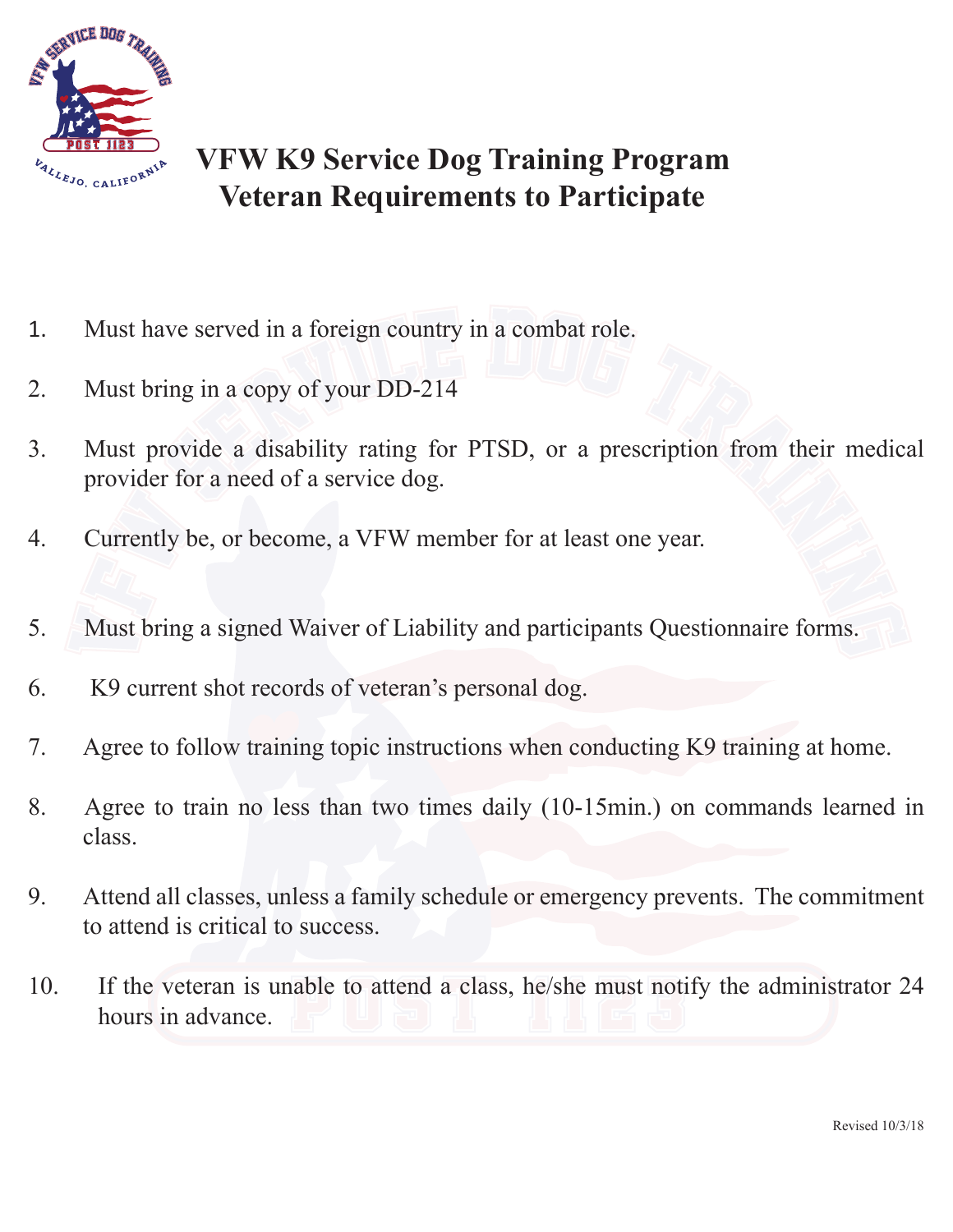

# **VFW Service Dog Training Veteran's Request to Participate**

| $City:$ and $\blacksquare$                                                |
|---------------------------------------------------------------------------|
|                                                                           |
| Deployed? Y / N Area/Operation:                                           |
|                                                                           |
|                                                                           |
| Do you own a K9? Breed: Breed: Gender: Age:                               |
| Size $(S, M, L)$ :                                                        |
| Has your K9 had any documented obedience training? Yes / No               |
| Do you need a K9? Yes / No Have you ever trained a K9? Yes / No           |
| Type of service K9 needed:                                                |
| Anxiety _____ TBI _____ PTSD _____ Other _____(mobility, stability, etc.) |
| Residence: Own Rent                                                       |
| Size of outside area for K9:                                              |
| Is it a secured fenced in enclosure? Yes / No                             |
|                                                                           |
| Agree to observe a training session on                                    |
| (data)                                                                    |
|                                                                           |
| <b>[For Business Only]</b>                                                |
|                                                                           |
| Confirmed observation date:                                               |

Did Participant attend? \_\_\_\_\_\_\_\_\_\_\_\_\_\_\_\_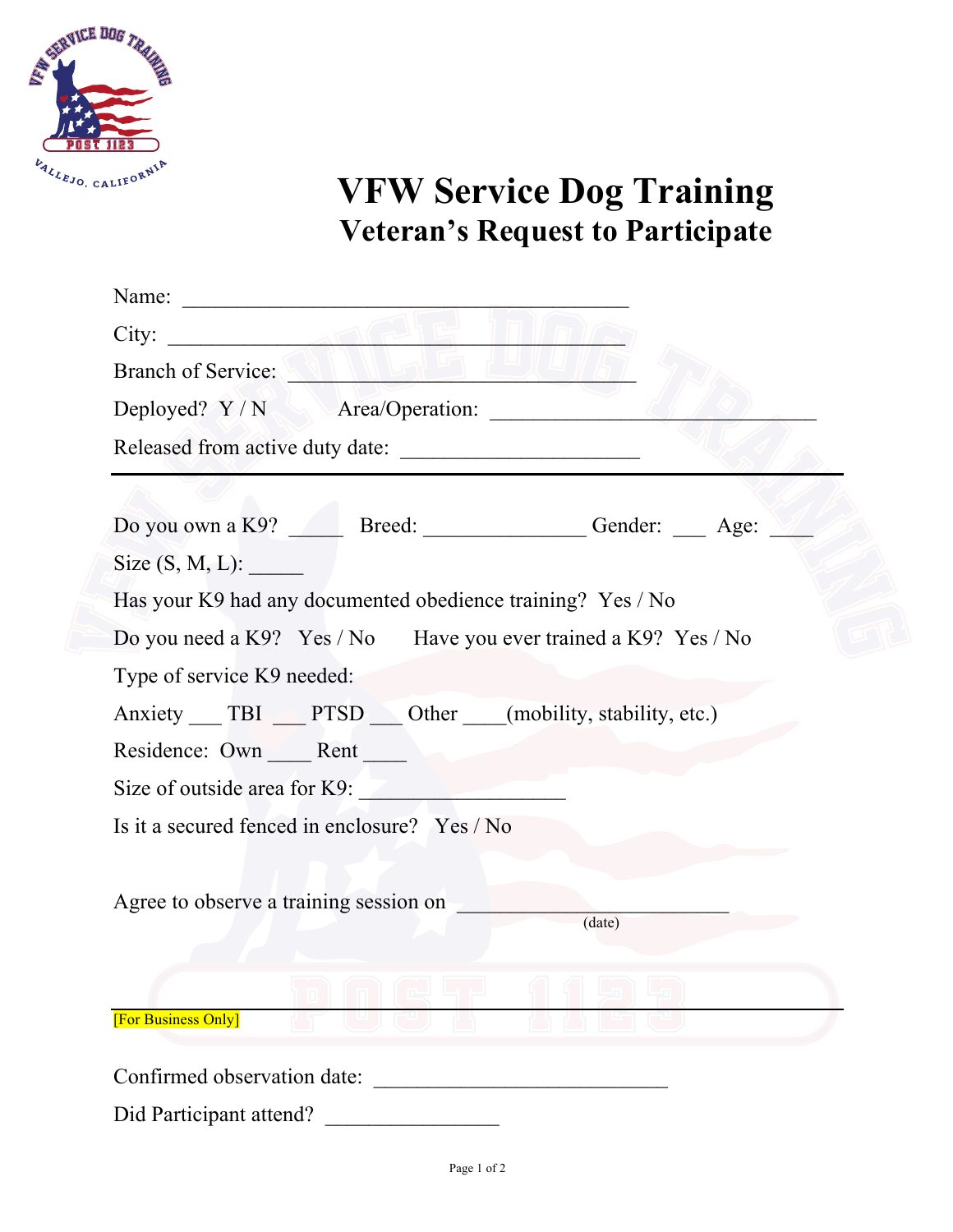

## **VFW Service Dog Training (VFW Organization Objectives)**

The objective of this program is to give back to veterans, who gave of themselves to serve our country, sustaining injuries both visible and those we cannot see.

Our goal is to establish a veteran/K9 bond through training that will result in a life-changing experience for both. We will also assist in locating and matching a K9 for a veteran to participate in the training program to achieve the best possible service dog.